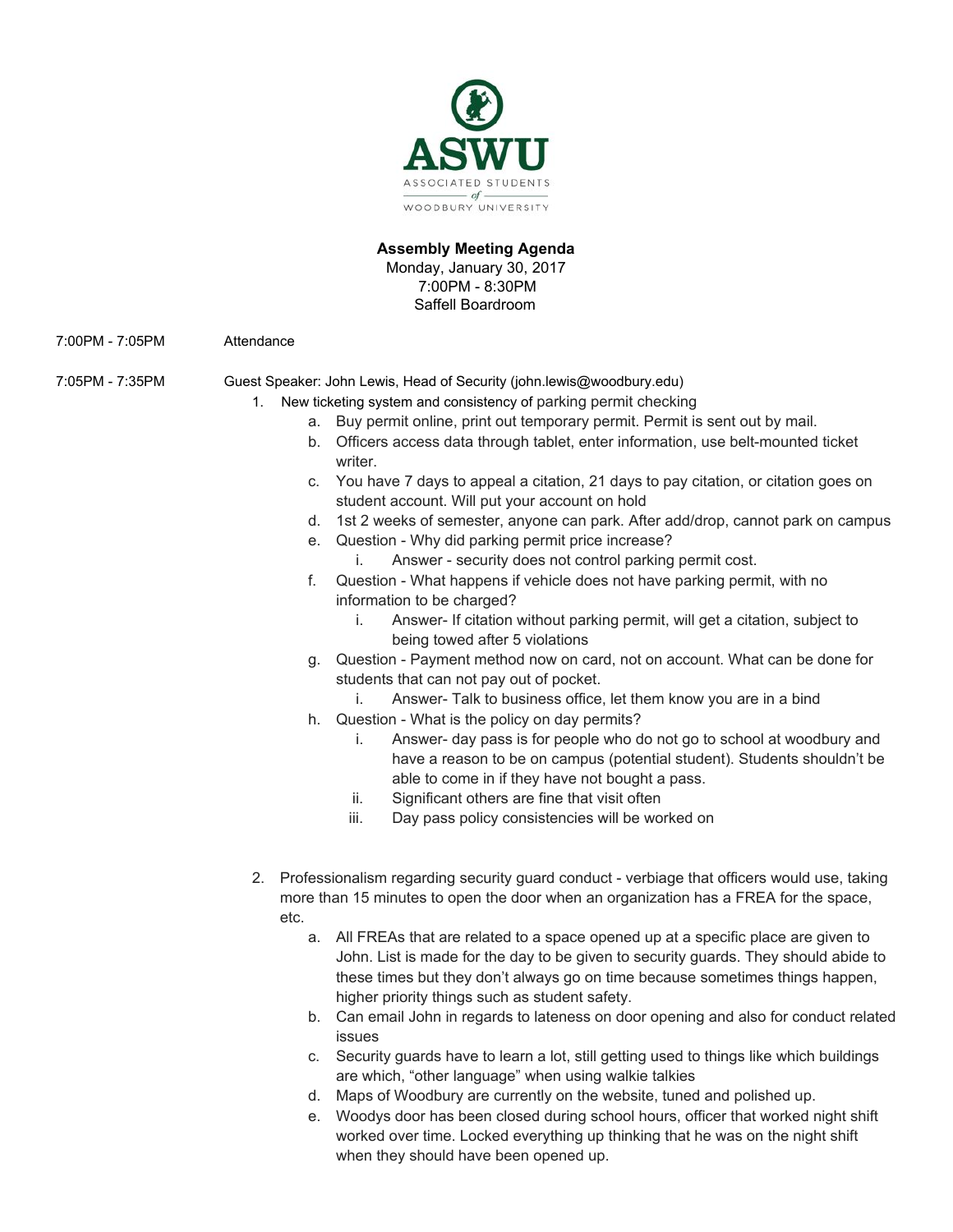- f. Question- A student was hit because guard post obscured vision
	- i. Answer- John did not hear about this. The student mentioned to officers multiple times. Now they have the wet floor sign to block the way. How can it be resolved?
	- ii. Response (John Lewis) we have stop signs to help prevent this. Should be wary when entering on foot. Can look into installing a yeild sign.
	- iii. Student response have a circular convex mirror so you have better vision for intersection, will help save money for people who get hit, relatively cost efficient.
- g. Question- Speed bumps, the really thin speed bumps are really annoying regardless on speed going on them. Any way to have consistency with speed bumps?
	- i. Answer- If you're affected by speed bump, you are going too fast. Can see about changing the plastic speed bumps but IF it happens it will not happen until summer
- h. Question In Arch, the pedestrian gate is closed. Have pedestrian walkway by security post. Not as visible as one might think, opens potential for people to be on campus that should not be there. Feel safer with it closed
- i. Comment This past academic school year has positive feedback with relation of students and officers. Students feel more comfortable being able to talk to security guards, huge bonus this year. Also, under the belief that the campus is open to the community.
	- i. Response- if you want to get on campus you can, Cabrini is more residential. Glenoaks is more susceptible to vehicles. However, Woodbury is a private property. Have had issues with homeless people sleeping on campus (behind faculty/ west annex) At the end of the day this is private property
- j. Comment- feel comfortable with guards on campus, feel safe. On board with open campus, appreciate the work being done.

# 7:35PM - 7:45PM Upcoming Events

- Wednesday, February 1st 7:00PM-8:00PM
	- OAC Workshop II; We will be helping fill out and reviewing applications. *Location: Woody's Dining Hall*
- OAC Applications Due Friday, February 3rd by 8:00PM
- OAC Presentations Due Friday, February 3rd by 11:59PM
- Sunday, February 5th 10:00AM-2:00PM
	- OAC Allocations Presentations and Voting. Mandatory for all orgs requesting OAC funds,
	- President AND Treasurer (or substitute) must be present. *Location: Saffell Boardroom*
- Monday, February 6th
	- ASWU E-Board Applications due
	- Applications available online aswu.woodbury.edu
- Friday, February 10th 10:00AM-11:00AM
	- High School Counselor Connection
	- Please let Jia know if you can attend!
- Saturday, February 11th 9:30AM-11:00AM
	- Discover Woodbury
	- Please let Jia know if you can attend!
- Wednesday, February 22nd 11:00AM-1:00PM
	- AS-You Day: Elections Kick-Off
	- Student Organizations Fair Please email Esteban if your org is interested in participating

7:45PM - 8:00PM Senator Reports

School of Architecture

- - a. No Report

1. Mohamed Hasan [mohamedhasan1256@gmail.com](mailto:mohamedhasan1256@gmail.com)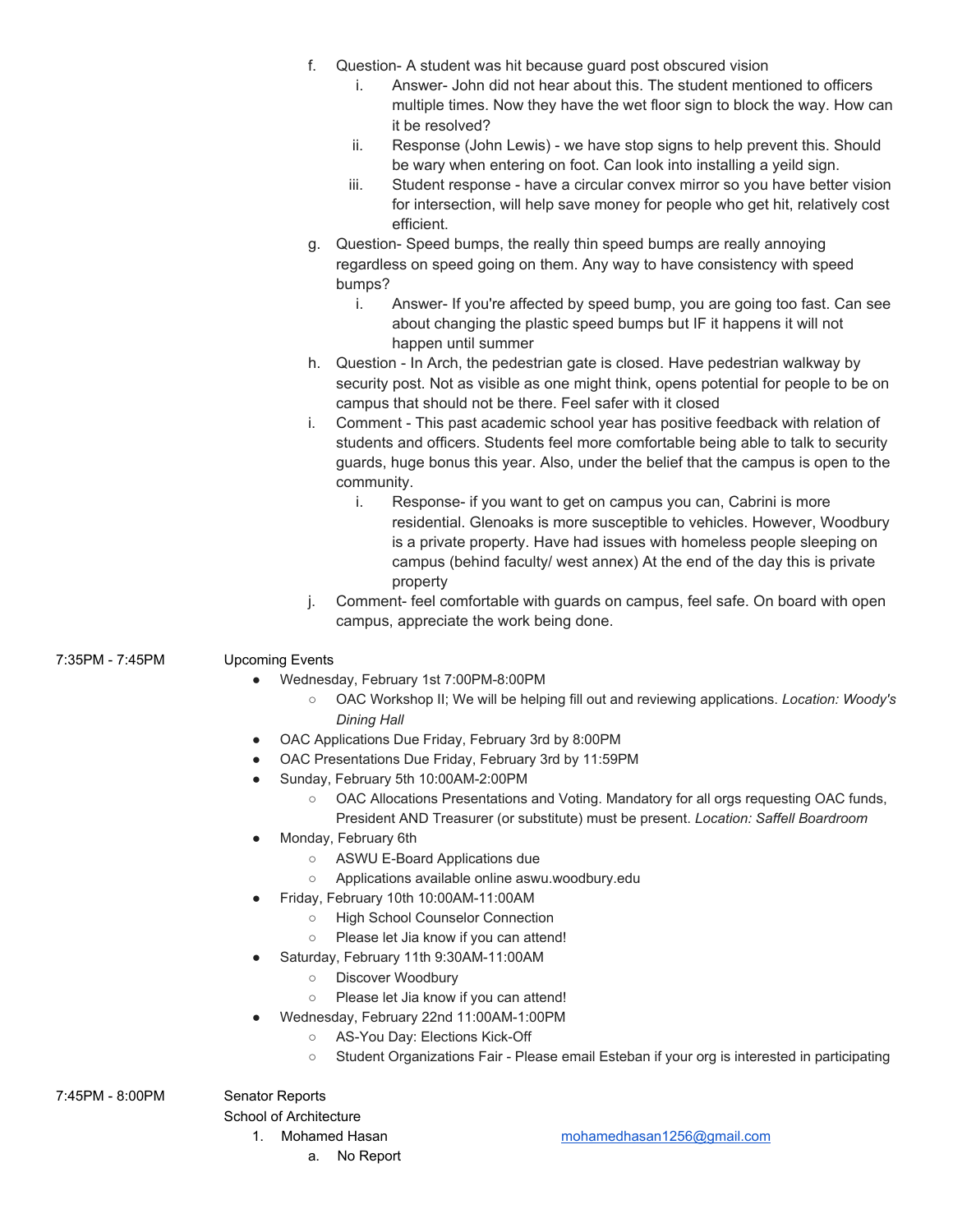School of Business

- 
- 

School of Media, Culture, and Design

1. VACANT Please email any recommendations to aswu@woodbury.edu 2. VACANT Please email any recommendations to aswu@woodbury.edu

# 1. Niomie Glory **[niomie.glory@gmail.com](mailto:niomie.glory@gmail.com)**

a. I have spoken with Behnoush McKay, the chair for Graphic Design and we have discussed that there seems to be a issue that not many students are doing much to be involved with the program. For example there's clubs and other events that others can join but seems there aren't as many people interested then in previous years. Currently we are working on ways on how to improve in this and hopefully more people would get involved.

# 2. Andrew Hill [drewboy585@gmail.com](mailto:drewboy585@gmail.com)

- a. During the first week of school a schedule appointment was made with Sue Vassella, Dean of MCD. I had reported to her regarding concerns of students with in the department about the lack of proper advising that was being given. With regards to previous meetings including this one about the amount of issues that students were raising and that I was addressing to her, the Dean has issued me to begin an investigation amongst the student body to engage and question students regarding any and all concerns they have regarding their department. These concerns can be addressed via survey sent out as well as one on one interviews with concerned students. Those concerns will be recorded and documented for Sue to begin reevaluation of the department as a whole and to make the necessary changes so that ALL students are benefitting fully from their majors with Media, Culture and Design.
- b. Questions- Were complaints about particular major?
	- i. Answer- started with gaming, have continued with more majors

# College of Liberal Arts

- - a. No Report
	-

## 1. Tricia Lopez [tricia\\_lopez1131@yahoo.com](mailto:tricia_lopez1131@yahoo.com)

2. VACANT Please email any recommendations to aswu@woodbury.edu

# 8:00PM - 8:15PM Executive Board Reports

## 1. Jia Er Lin, President in the state is a present in the intervention of the state in the state in the state is a problem of the state is a state in the state in the state is a state in the state in the state is a state i

- a. AS-You Day: Elections + Org Fair Feb 22nd
	- i. There will be an organization fair for elections
	- ii. Please email Esteban if your org is interested in participating
	- iii. We will provide more information on that date when Jia is present.
	- iv. University provides tables to events
- b. Counselor Connection + Discover Woodbury
	- i. Saturday, February 11th 9:30AM-11:00AM
		- 1. Discover Woodbury
	- 2. Please let Jia know if you can attend!
- 2. Alex Holguin, Executive VP alexholguin18@hotmail.com
	- a. Hello all I apologize for not being able to attend today's meeting due to required class lecture. For organizations to be better aware of their attendance starting today I will be sending emails to organizations rep and president if an organization is ever late or absent so organizations are better aware of their attendance. New semester projects will picked and decided today and announced next meeting. Also Jia will be handing out name plate contracts. Name plate contracts are required of all organizations to sign stating if you lose or damage your nameplate your organization will be required to replace it. If you are the same rep from last semester you do not have to sign a new contact only if you are a new rep.
- 3. Alecks Rodriguez, VP of Finance [alex.rodriguez@woodburyuniversity.edu](mailto:alex.rodriguez@woodburyuniversity.edu)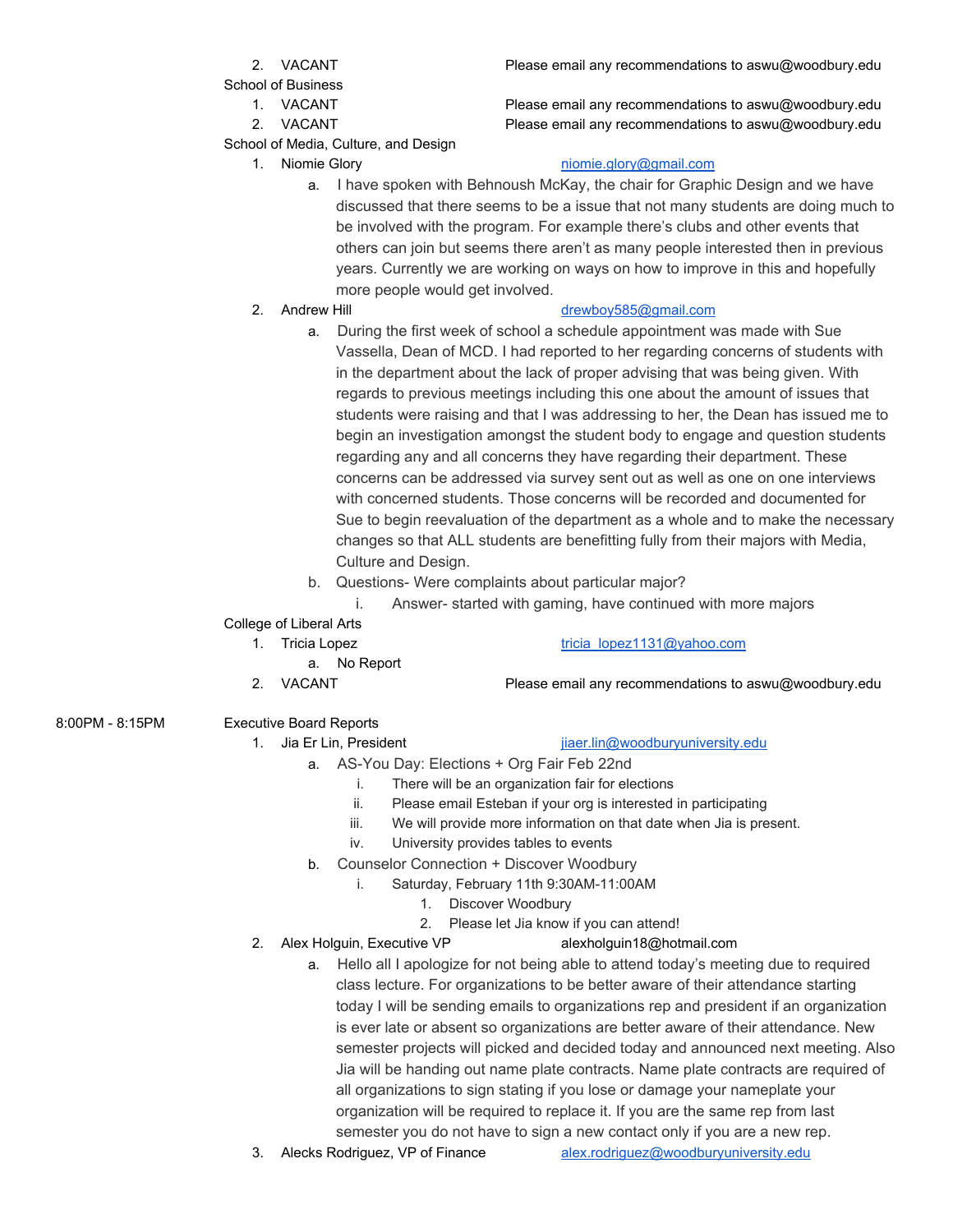| a. Just a reminder check the upcoming events list for dates and time, contracts need |
|--------------------------------------------------------------------------------------|
| to be in, if you've missed the workshop this wednesday is the last chance to meet    |
| with me or esteban. We will also be helping you fill out OAC apps if needed. IF you  |
| have any questions please let us know via email, or groupme.                         |

- 4. Esteban Cerna, VP of Student Orgs [esteban.m.cerna@hotmail.com](mailto:esteban.m.cerna@hotmail.com)
	- a. When org renewal paperwork is signed, name has to be signed by treasurer of org. Need president, vice president, and real treasurer. Gets really difficult to properly maintain communication and maintain accounts if there aren't actual eboard members. A lot nicer than A-Rod (not jk) lol not true
	- b.
	- c. Willing to help orgs find people to fill positions that are needed
	- d. OAC contract is 2 sided contract saying you have read and understand the rules of OAC, it is not the proposal that is due friday. Has to be signed by the people who are presenting at the OAC presentation. President and treasurer are recommended to be there. If not, then vice president or org rep. Need to have org rep by sunday. Keep good communication with A-Rod. Presentations are from 10-2 on sunday in saffel board room in alphabetical order. Should have put "the" in front of 7500 so she wouldnt have to go first e. Michelle Sidney is Organization coordinator
- 5. Stephanie Sandoval, VP of Marketing [stephanie.sandoval@woodburyuniversity.edu](mailto:stephanie.sandoval@woodburyuniversity.edu)
	- a. Email Steph fliers, ask for help if help is needed
	- b. Este can bring up things to Michelle if needed, just email him.
	- c. Add money for printing in budget
- 6. Amanda Sachartoff, VP of Student Life [amandasachartoff@gmail.com](mailto:amandasachartoff@gmail.com)
	- a. Reiterate Woodstock wishlist, thank clubs who have already signed up.
	- b. Go over Woodstock theme and ask for suggestions. CAB and Get It this **Wednesdav**
	- c. Artists are already locked in. Not going to tell us who they are. Suggestions? There will be a wide variety of music. Going to be lit
- 8:15PM 8:20PM Advisor Report

## 1. Mauro Diaz [mauro.diaz@woodbury.edu](mailto:mauro.diaz@woodbury.edu)

- a. International community is supported at our institution
- b. All here for everyone, specifically for international population.
- c. Treasurer, need to keep everyone honest and accountable.
- d. Hope to continue activities that engage the students such as friday nights
- e. Don't be afraid to pull Mauro to the side, or email for anything except when sirens are going off
- f. Faculty member here, is impressed how assembly is runned. Teached marketing and fashion marketing.

### 8:20PM - 8:30PM Open Forum

- 1. If you have anything that was not addressed, please submit an anonymous comment into the Comment Box right outside in the hallway or email [aswu@woodbury.edu.](mailto:aswu@woodbury.edu)
- 2. Survey emailed to all organizations reps.
	- a. https://goo.gl/forms/AlNOO67siOocMAY73
- 3. Bees are being addressed
- 4. Ask ASWU members for anything regarding maintenance
- 5. Women's design center bathrooms are messy, people are not flushing
- 6. Women's cabrini/fashion and library bathrooms sometimes don't flush
- 7. Coordination for parking when thesis comes up and everyone has to clean up
	- a. In emergency that is all on you.
	- b. Police officers can give an actual ticket if you park where you shouldn't
	- c. Can parking spots be allocated to arch students, reserve spots for students to be able to park next to arch instead of security parking there